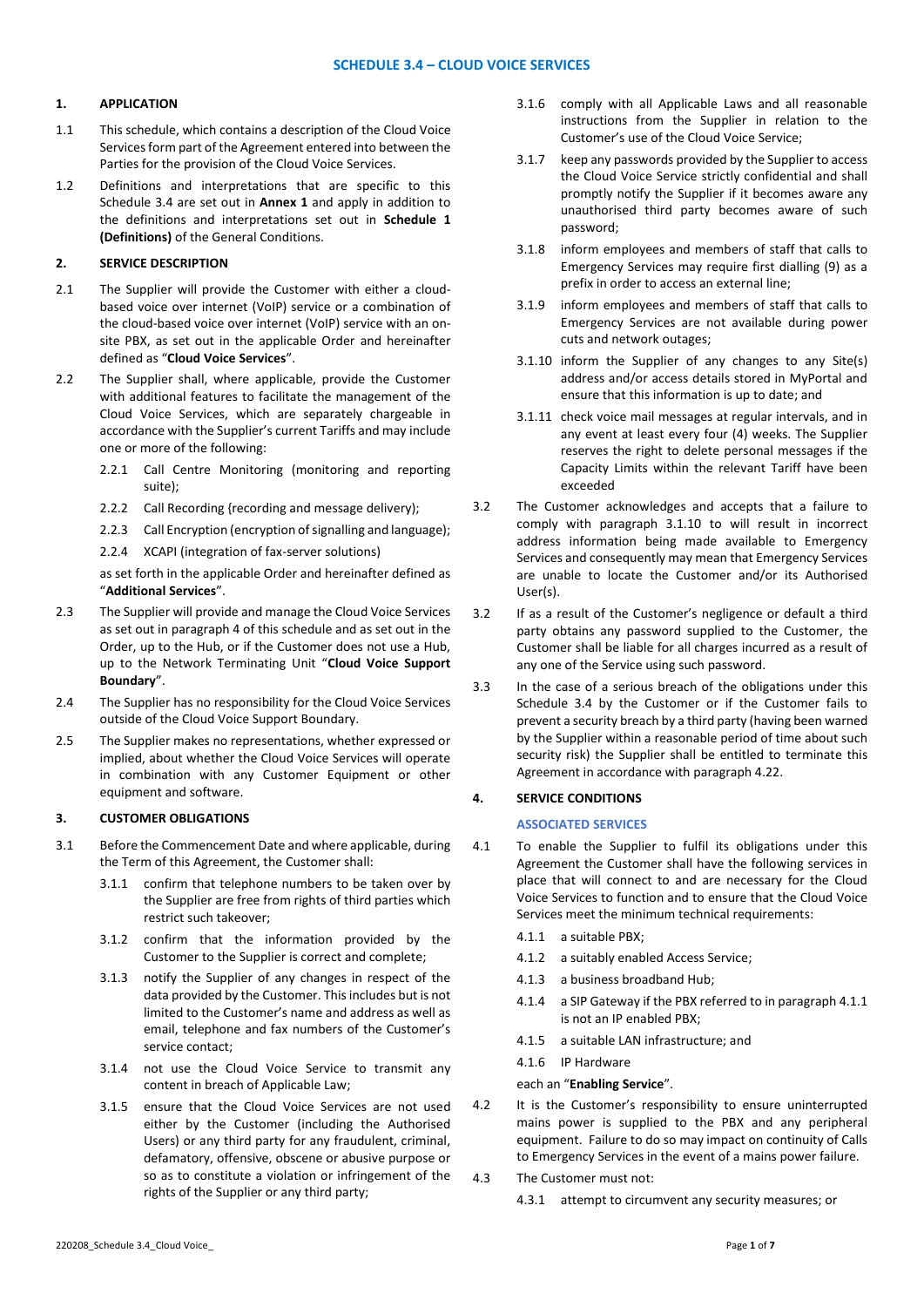- 4.3.2 change the trunk configuration on the PBX without the Supplier's permission.
- 4.4 The SIP Gateway will not work in the event of a failure of the mains power or Access Service (or both) at the Site.
- 4.5 The Customer shall prepare and maintain the Site(s) for the installation of the Equipment and supply of the Cloud Voice Services, including but not limited to the following:
	- 4.5.1 ensure that the Enabling Services are in place, except where the Supplier is responsible for installing the Enabling Services as specifically detailed in the Order Form;
	- 4.5.2 ensure that the Customer Network is prepared for the installation of the Cloud Voice Service by ensuring that it is fully configured in accordance with the Supplier's technical specifications;
	- 4.5.3 permit the Supplier and any other person authorised by the Supplier to have reasonable access to the Site and Equipment, and provide such reasonable assistance as the Supplier requests;
	- 4.5.4 take all reasonable steps to protect the health and safety of the Supplier's personnel whilst on Site(s) and the Customer warrants, represents and undertakes that it has adequate health and safety provisions in place at the Site(s); and
	- 4.5.5 provide a secure, continuous power supply at the Site(s) for the operation and maintenance of the Cloud Voice Services and associated Equipment at such points and with such connections as the Supplier specifies.
- 4.6 For the avoidance of doubt, the Supplier shall not be liable for the non-availability of the Cloud Voice Services caused by any inability for the Supplier to install the Cloud Voice Service as a result of the Customer's failure to meet its obligations under paragraph 4.5 above and the Supplier reserves the right to recover any costs and expenses incurred by the Supplier as a result of such failure.
- 4.7 If the Supplier, is not able to configure the Cloud Voice Service due to the Customer Network not being ready to connect to the Cloud Voice Service or attends the Site(s) and discovers that the Enabling Services are not available and additional works are required, then the Customer shall be liable to the Supplier for any costs and expenses which the Supplier incurs as a result of any cancelled or rescheduled visit.
- 4.8 Where Enabling Services are undertaken by the Supplier as set forth in the Order, to ensure that the Customer Network is ready for the installation of the Cloud Voice Service, the Customer shall be responsible for all costs and expenses incurred by the Supplier.
- 4.9 For a period of two (2) weeks following installation of the Cloud Voice Service, the Supplier will undertake minor remote engineering changes to ensure that the Cloud Voice Service meets requirements (up to a maximum of two (2) hours of engineering time). Any further adds, moves and changes shall be charged in accordance with Clause 3.17 to 3.19 of the General Conditions.

## **INTERNET CONNECTION**

4.10 In order to use the Cloud Voice Service, the Customer shall procure, at its own cost, a reliable business-grade Internet Connection either through the Supplier (any such internet connectivity provided by the Supplier shall be subject to separate terms and conditions) or through an alternative supplier which must be approved by the Supplier prior to

220208\_Schedule 3.4\_Cloud Voice\_ Page **2** of **7**

ordering the Cloud Voice Service). The Internet Connection must be configured in accordance with the Supplier's Guide.

- 4.11 Where the Internet Connection is supplied by a third party the Supplier does not assume any liability or responsibility for that third-party internet connectivity and/or any associated Service Levels.
- 4.12 The Customer acknowledges and agrees that the call quality provided over the Cloud Voice Services depends on: (i) both the specifications and availability of the Internet Connection to which the Customer is connected, and; (ii) the telecommunications network to which the person on the other end of the call is connected. The Supplier shall not be liable for calls of an unsatisfactory quality connection caused as a result of points (i) or (ii) above.

#### **VOICE CLOUD SERVICES**

- 4.13 The Supplier shall, where applicable, provide the Customer with the facility to make or receive a Call (or both) using a PBX and a suitably enabled Access Service, subject to correct dimensioning (including the number of channels) of the Access Service to support the Customer's voice and data usage and/or the configuration and performance of the Equipment.
- 4.14 Where applicable, the Supplier will provide the Customer with the following in accordance with the details set forth in the Order:
	- 4.14.1 a licence for each Authorised User to enable them to make and receive Calls;
	- 4.14.2 a right to access and use MyPortal to view information, manage and administer the hosted Cloud Voice Service; and
	- 4.14.3 new telephone number(s) or port existing number(s) to the Customer in accordance with paragraph 4.22.
- 4.15 Where routing of Calls utilises Cloud Voice Services, the Customer acknowledges and agrees that the quality and availability of the Call can be subject to factors outside of the Supplier's reasonable control and the Supplier shall not be responsible for the quality or availability of such Call.
- 4.16 The Customer acknowledges and agrees that Cloud Voice Service may cease if there is a power cut or power failure, or a failure of the Access Service on which the Cloud Voice Service relies and in the event of a power failure it is the Customer's responsibility to ensure that they have the means to make Calls to Emergency Services.
- 4.17 Where the Customer uses Cloud Voice Services and the Customer moves location, it is the Customer's responsibility to update address details either using MyPortal or by notifying the Supplier of any change in address where the relevant equipment will be housed so that the information can be supplied to Emergency Services.
- 4.18 Where the Supplier makes available Software for the Customer to use with the Cloud Voice Service and/or the Additional Services, the Customer will be required to enter into an Authorised User licence agreement in the form set out at any web-link or other location that the Supplier or the Software supplier may notify the Customer, as may be amended or supplemented from time to time ("**EULA**").
- 4.19 By accepting the terms of the EULA, the Customer agrees to observe and comply with it for any and all use of the Cloud Voice Service. If the Customer does not comply with the EULA, the Supplier may restrict or suspend the Cloud Voice Service and/or Additional Services upon reasonable notice.
- 4.20 The Customer will allow installs of new versions of any Third-Party Software and shall ensure the Cloud Voice Services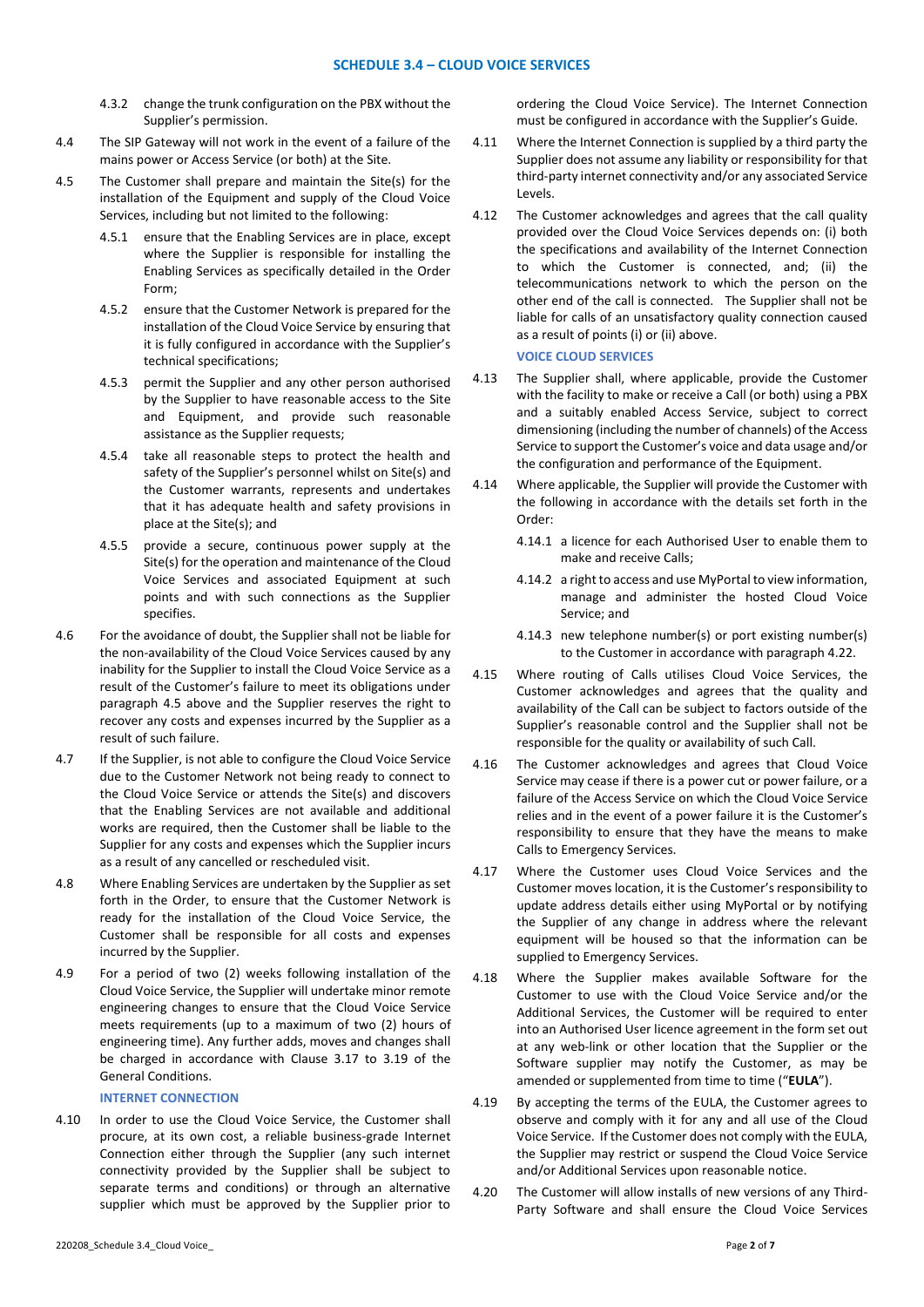and/or the Additional Services comply with relevant specifications of any third-party design documentation which will be provided to the Supplier from time to time.

**AUTHORISED USERS**

- 4.21 In relation to the Authorised Users the Customer confirms that:
	- 4.21.1 the maximum number of Authorised Users authorised to access and use the Cloud Voice Service and Documentation shall not exceed the number of User Subscriptions the Customer has purchased from time to time;
	- 4.21.2 it will not allow any User Subscription to be used by more than one individual Authorised User unless it has been reassigned in its entirety to another individual Authorised User, in which case the prior Authorised User shall no longer have any right to access or use the Services and/or Documentation;
	- 4.21.3 each Authorised User shall keep a secure password for their use of the Services and Documentation, that such password shall be changed no less frequently than monthly and that each Authorised User shall keep their password confidential; and
	- 4.21.4 it shall maintain a written, up to date list of current Authorised Users and provide such list to the Supplier within ten (10) Working Days of the Supplier's written request at any time.
- 4.22 The Supplier reserves the right to audit the Supplier's use of the Cloud Voice Services to ensure that the Customer is complying with the terms of this Agreement. If the audit reveals that the Customer has not used the Services in accordance with this Agreement then the Supplier shall be entitled to (i) invoice the Customer for any such access that exceeds the limits provided by the Supplier to the Customer and (ii) if the Customer's misuse is such that it amounts to a material breach of this Agreement, terminate pursuant to Clause 8.1.1 of this Agreement. In the event that any audit reveals any use in breach of the terms of this Agreement or any instructions provided to the Customer, the Customer will pay for all costs incurred in connection with and as a result of such audit.

## **NUMBER PORTING**

- 4.23 Where access to the Cloud Voice Service is facilitated through number porting from a current supplier (the "**Ported Number**") (e.g. BT), the Customer authorises the Supplier to (i) have the numbers from the current supplier listed in the appendices of the Order Form; (ii) have the Ported Number routed by the Supplier instead of the current supplier and; (iii) to forward appropriate details of the Customer's porting application for the Cloud Voice Service to the Supplier.
- 4.24 The Customer will receive advance notification of the change of supplier of the Ported Number from the current supplier to the Supplier. The Supplier's ability to provide the Cloud Voice Service is subject to the current supplier porting the Ported Number to the Supplier. The Supplier shall not be liable if there are any issues with the availability, suitability or any other issue with the Cloud Voice Service caused by a failure to transfer unless such failure is due to the Supplier's error or omission.
- 4.25 The Customer understands and accepts that all services linked to the original number will be automatically terminated upon completion of the number porting including, but not limited to broadband service, Redcare Alarm, Fax, PDQ & Franking machines and monitoring services such as alarms and utility
- 4.26 The Customer shall cover any potential contract termination charges which may arise from the termination of the Customer's contract with its existing supplier.
- 4.27 The Customer accepts that Number Porting is governed by regulation and is managed by multiple carriers and telecommunications operators and as a result the Supplier has no control over the duration nor outcome of the process. The Supplier shall not be held liable in any way for any Number Porting related issues, faults or errors howsoever caused.
- 4.28 The Customer accepts all charges and fees associated with Number Porting including submissions, rejections, resubmissions and export. Charges are as per the Supplier's current price list.
- 4.29 From time to time and during the process of switching suppliers as per clause 3.11, the Supplier may port the Customer's telephone number(s) between its upstream suppliers as a general internal practice. The Supplier shall not be required to notify the Customer of this internal network change nor seek the Customer's consent.
- 4.30 On contract termination, any telephone numbers still required by the Customer that are listed under this Agreement must be ported from the Supplier within three (3) months of the date of termination. After this date any remaining numbers will be de-activated, removed from MyPortal and will no longer be available for porting.

#### **SERVICE FAULTS**

- 4.31 The Supplier shall provide and manage the Cloud Voice Services in accordance with **Schedule 4.1 (Fault Management Connectivity)**, which sets out the Supplier's notification procedure for Service Faults together with its Service Fault Targets.
- 4.32 Service Levels specific to the Cloud Voice Services and in addition to those set forth in paragraph 4.31 above (if any) shall be set forth in paragraph 10 below and where there is a conflict between **Schedule 4.1 (Fault Management Connectivity)** and paragraph 10, the latter shall prevail.

### **5. NETWORK SERVICES AND AVAILABILITY**

- 5.1 The Customer acknowledges that the Cloud Voice Services are internet-based services and, consequently, those Cloud Voice Services will only function if there is a suitable Internet Connection to support the Cloud Voice Services enabling them to do so.
- 5.2 In accordance with clause 4.1, the Customer shall ensure that it has access to a functioning and suitable Internet Connection to support the Cloud Voice Services.
- 5.3 The Customer acknowledges that the Cloud Voice Services will not be available in the event of a power cut affecting any Site(s) that the Customer installs the Cloud Voice Services, and the Customer will not be able to make any calls during any such power cut. The Supplier shall have no liability for loss of Service that occurs as a result of a power cut at the Site(s) in which the Cloud Voice Services are installed.
- 5.4 The Customer acknowledges that any change in the configuration of the voice and data components of the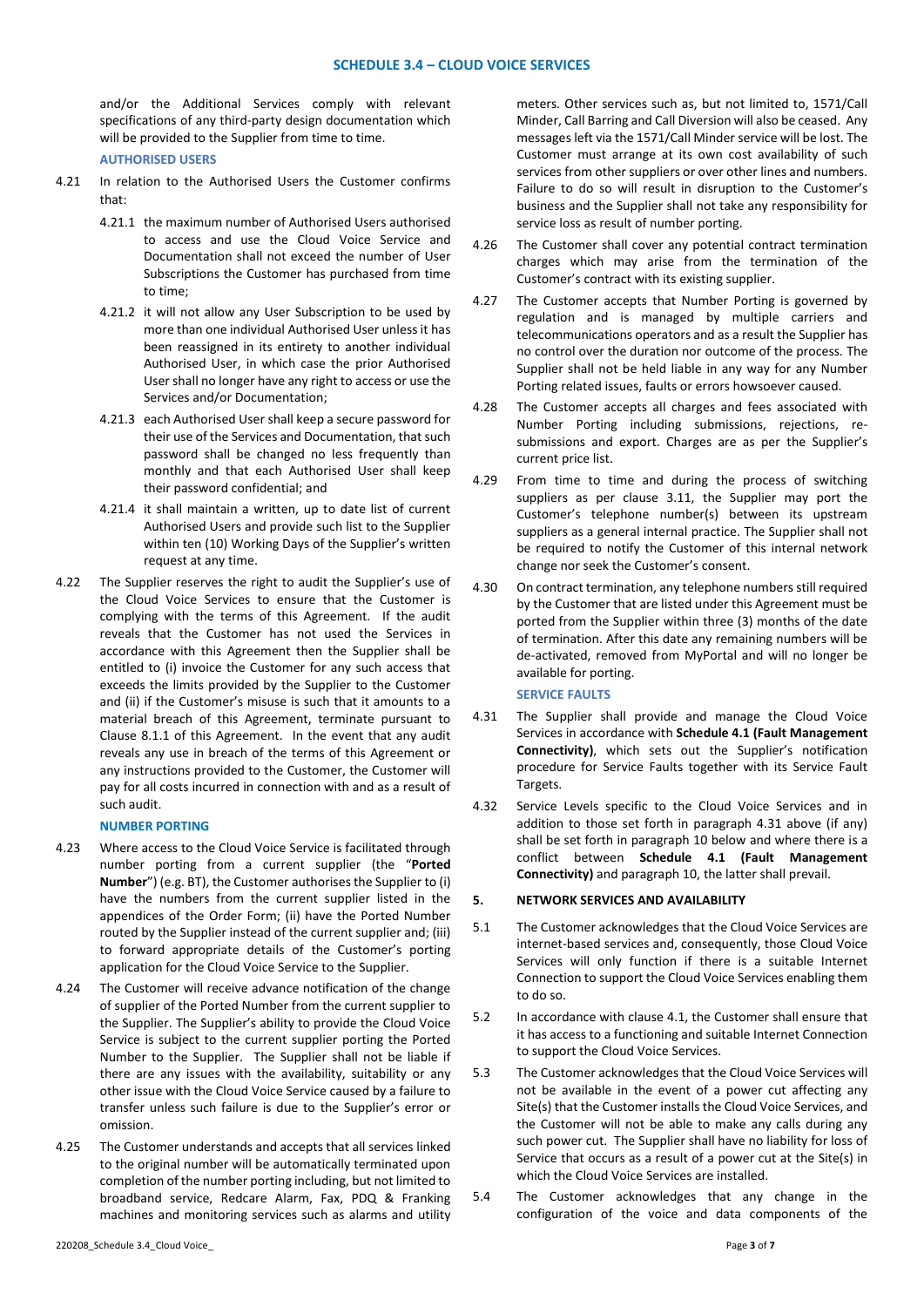Services can adversely affect the ability to make calls. The Customer shall not therefore make any changes to the configuration of the voice and data components of the Services unless the Customer has been provided with consent to do so by the Supplier.

- 5.5 In the event that the Customer is provided with consent and access to the Service in order to make changes to its configuration the Customer shall be liable for any changes that it makes to the Services and the Supplier shall not be liable for any adverse effects suffered as a result of the Customer's configuration of the Services. Any work carried out by the Supplier to rectify the Services following such configuration by the Customer shall incur a charge from the Supplier based on the time and materials taken to remedy such issue.
- 5.6 The Supplier will not make any changes to the configuration of the voice and data components of the Services which has an adverse effect on the Customer's ability to make calls without first notifying the Customer of the potential adverse impact and obtaining the Customer's prior consent to such change;
- 5.7 If the Service is to be used to carry Alarm Signals, then the Supplier shall not be liable in the event that the Customer is unable to deliver an Alarm Signal due to:
	- 5.7.1 network failure;
	- 5.7.2 suspension of the Customer's account for the reasons set out in this Agreement, or;
	- 5.7.3 any reason outside the Supplier's reasonable control including but not limited to any technical issues within the network (for example the network is being tested, modified or maintained or access to the network is denied) or the Internet Connection.
- 5.8 The Customer must register the Cloud Voice Services at the Site(s) at which the Customer intends to use them. If the Customer intends to use the Cloud Voice Service from multiple Site(s), then the Customer must update the Supplier each time a new location is added. If the Customer does not notify the Supplier of the updated Site(s), the Customer acknowledges that the Services may not be able to make calls including, for the avoidance of doubt, calls to Emergency Services.

## **6. EMERGENCY CALLS**

- 6.1 The Customer acknowledges that the Services will not be available for calls to Emergency Services during any power cut affecting the Site(s) at which the Services are installed.
- 6.2 The Customer acknowledges that any configuration changes of voice and data components may affect the ability to make Emergency Calls. The Supplier will not be liable for any claims, losses, costs or expenses that occur as a result of the Customer changing the voice and data components of the Services that result in an inability to call Emergency Services.
- 6.3 A configuration change of the voice and data components preconfigured by the Supplier can adversely affect calls to Emergency Services. The Customer acknowledges that an Emergency Call made via Cloud Voice Services in a different location from the one that is registered in Order Form, is transmitted to the control centre indicating the registered Site and not the location of the Cloud Voice Services and can therefore mean that any Emergency Services response will be sent to an incorrect location.
- 6.4 If the Customer uses or intends to use the Services outside the UK, the Customer acknowledges that the Services cannot be used to access Emergency Services.

# **7. SERVICE RESTRICTIONS**

- 7.1 The Customer shall not use the Services:
	- 7.1.1 to make abusive, offensive, indecent, menacing, nuisance or hoax calls;
	- 7.1.2 for any illegal and/or criminal purpose;
	- 7.1.3 to send, knowingly receive, upload, download, or use any material which is offensive, abusive, indecent, defamatory, obscene or menacing, or in breach of copyright, confidence, privacy or any other rights;
	- 7.1.4 to cause annoyance, inconvenience, needless anxiety or harassment;
	- 7.1.5 to spam or to send or provide unsolicited advertising or promotional material or, knowingly to receive responses to spam, unsolicited advertising or promotional material sent or provided by any third party;
	- 7.1.6 to contravene any legislation, laws, licences or thirdparty rights;
	- 7.1.7 for any use in contravention of the Supplier's Fair Use Policy;
	- 7.1.8 in any way that is not in accordance with the instructions provided to the Customer by the Supplier;
	- 7.1.9 in any manner that is contrary to the terms of this Agreement;
	- 7.1.10 in any manner that could be construed to amount to Emergency Call Abuse;
	- 7.1.11 to attempt to copy, modify, duplicate, create derivative works from, frame, mirror, republish, download, display, transmit or distribute any portion of the software and/or Documentation (as applicable) in any form or media or by any means except as allowed by any applicable law;
	- 7.1.12 to attempt to de-compile, reverse compile, disassemble, reverse engineer or otherwise reduce to human-perceivable form all or any part of the Service(s) except as allowed by any applicable law;
	- 7.1.13 to access all or any part of the Services and/or Documentation in order to build a product or service which competes with the Services and/or Documentation;
	- 7.1.14 to use the Services and/or Documentation to provide services to third parties; or
	- 7.1.15 to licence, sell, rent, lease, transfer, assign, distribute, display, disclose, or otherwise commercially exploit, or otherwise make the Services and/or Documentation available to any third party except the Authorised Users.
- 7.2 The Customer shall indemnify the Supplier against any claims or legal proceedings which are brought or threatened against the Supplier by a third party because:
	- 7.2.1 the Services are used in breach of this clause 7; or
	- 7.2.2 the Services are faulty or cannot be used by a third party as a result of the Supplier's breach of this clause 7.
- 7.3 Unless specified to the contrary in an Order Form, access to premium rate numbers and directory services will be prohibited via the Services.
- 7.4 The Customer acknowledges that the Supplier may block certain telephone numbers, or groups of telephone number or national dialling codes for example premium rate telephone numbers ("**Blocked Numbers**"). The Supplier will notify the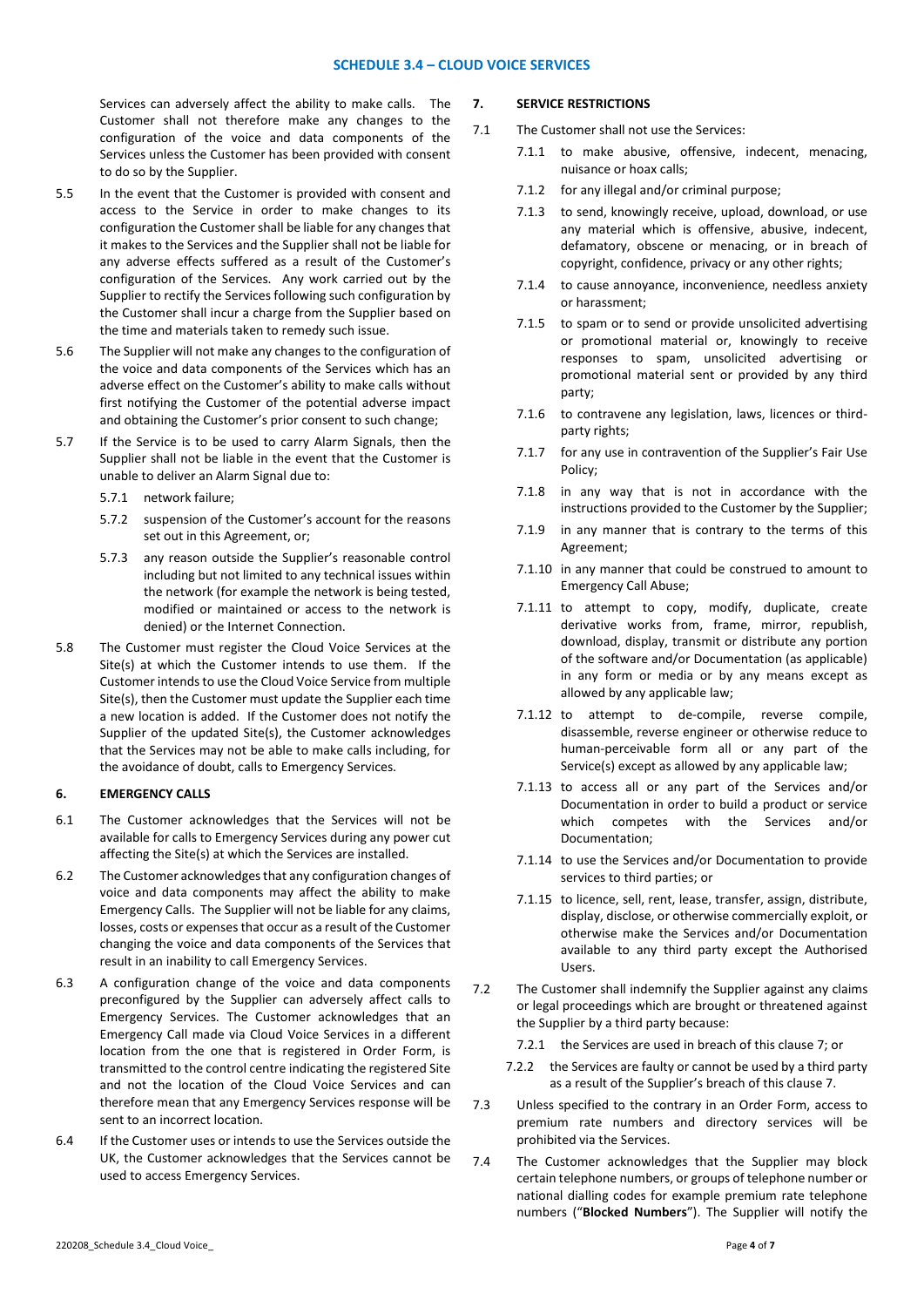Customer in the event that the Supplier blocks such numbers, number groups or national dialling codes. Such restrictions may be removed at the Customer's request; however, the Customer shall be liable for all charges for and connected to calls to any Blocked Numbers.

- 7.5 The Customer is not entitled to select the upstream network operators and carriers used by the Supplier to provide the Services. The Supplier shall have the complete freedom and discretion to select a network operator and carrier and the Supplier reserves the right to change any of the Supplier's upstream suppliers at any time throughout the duration of this Agreement, where supplier shall include but not be limited to upstream network operators and carriers. Such change may occur without notification to the Customer.
- 7.6 If in the reasonable opinion of the Supplier, the Customer's call profile is indicative of Fraudulent Activity, the Supplier shall reserve the right to suspend the Cloud Voice Services immediately, without notice to the Customer in accordance with clause 7.1.4 of the General Conditions.

### **8. CHARGES AND PAYMENT**

- 8.1 This paragraph 8 is supplemental to clause 6 of the General Conditions and in the event of express conflict this paragraph 8 shall take precedence. The Supplier shall invoice the Customer for the Charges for the Cloud Voice Services and Additional Services as set out in paragraph 8.2 in the amounts specified in any Order and as varied pursuant to the Agreement.
- 8.2 Unless stated otherwise in an applicable Order, the Supplier shall invoice the Customer monthly for:
	- 8.2.1 connection and Installation Charges, on or after the Connection Date for any work carried out
	- 8.2.2 Recurring Charges, except Usage Charges;
	- 8.2.3 Usage Charges calculated at the then current Tariffs;
	- 8.2.4 any Charges for Hardware, which shall apply from the date of delivery of such Hardware;
	- 8.2.5 any Termination Charges upon termination of the Cloud Voice Service and Additional Services.

for any period where the Cloud Voice Service and/or Additional Services are provided for less than a month, the Recurring Charges will be calculated on a daily basis.

- 8.3 The Supplier may also invoice for the following Charges in addition to those set out in the Order:
	- 8.3.1 investigating a Service Fault where no Service Fault is found or is caused by something which the Supplier is not responsible for under this Agreement;
	- 8.3.2 commissioning the Cloud Voice Service and Additional Services outside of Normal Working Hours;
	- 8.3.3 restoring the Cloud Voice Service and Ancillary Services if the Cloud Voice Service and Ancillary Services have been suspended in accordance with clause 7 of the General Conditions;
	- 8.3.4 cancelling Cloud Voice Service and Additional Services in accordance with clause 8 of the General Conditions;
	- 8.3.5 any other charges set out in the Order or the Tariffs or as otherwise agreed; and including but not limited to charges for (i) providing paper invoices, (ii) late payment fees (iii) dishonoured payments and (iv) payment processing fees; and
	- 8.3.6 charges as stated in the Tariffs for any Services or Additional Services ordered by the Customer on the

Third-Party Supplier portal and/or which arise from any changes made to existing Services or Additional Services by the Customer on the Third-Party Supplier portal.

- 8.4 The Supplier reserves the right to apply a price increase to the Charges each calendar year except where the Supplier has agreed otherwise with the Customer in writing. The Supplier will notify the Customer when the price increase applies for each Service by email, on the Customer's invoice, the Chess Customer portal and/or on its website www.chessICT.co.uk. The increase will be rounded up to the nearest whole pence and calculated by multiplying the existing Charges by a percentage comprised of i) the Retail Price Index ("**RPI**") rate figure published by the Office of National Statistics in January of that year (ignoring any negative figures), plus ii) 3.9%. If the RPI figure is negative in the year the Supplier will only increase Charges by 3.9%. This paragraph 8.4 is without prejudice to clause 6.10 of the General Conditions and as such shall not be deemed superseded.
- 8.5 The Customer shall remain liable for all Charges where the Customer or a third party has used the Cloud Voice Service, whether used with the knowledge and consent or otherwise of the Customer or other Fraudulent Activity in connection with the use of the Services provided under this Agreement, including but not limited to fraudulent Calls made by a rogue caller and Calls made by any third party whom has gained unauthorised access to the Cloud Voice Service.

## **9. TERMINATION**

- 9.1 This paragraph 9 is supplemental to clause 2 and 8 of the General Conditions and in the event this paragraph 9 conflicts with clause 2 and 8 of the General Conditions, this paragraph shall take precedence.
- 9.2 Where a Customer is a Microenterprise or Small Enterprise Customer or a Non-for-Profit Customer, upon expiry of the Minimum Term, the Minimum Term will not automatically renew under clause 2.1 of the General Conditions, the Agreement shall continue until such time that the Customer provides thirty (30) days' notice to terminate the Agreement. Use of the Cloud Voice Services following expiry of the Minimum Term will be subject to the Supplier's standard published Tariffs.
- 9.3 Where a Customer is a Microenterprise or Small Enterprise or a Non-for-profit Customer, they shall have the additional right to terminate the Agreement in the following circumstances:
	- 9.3.1 by giving the Supplier notice within thirty (30) days' of notice from the Supplier of any proposed amendments to the Charges in accordance with clause 6.10 and/or 16.1 of the General Conditions is received and where such changes are likely to cause material detriment to the Customer; or
	- 9.3.2 within the Transfer Period.

For the avoidance of doubt, the Customer shall not have a right to terminate the Agreement pursuant to clause 9.3.1 where the Supplier varies the Charges pursuant to paragraph 8.4.

9.4 Where the Supplier provides notice of proposed amendments to the Charges and/or the Agreement pursuant to clause 6.10 and/or 16.1 of the General Conditions and the Customer does not provide notice to terminate within thirty (30) days in accordance with paragraph 9.3.1, the Customer shall be deemed to have waived its right to terminate pursuant to paragraph 9.3.1. The Customer's continued use of the Services shall be deemed acceptance if such changes.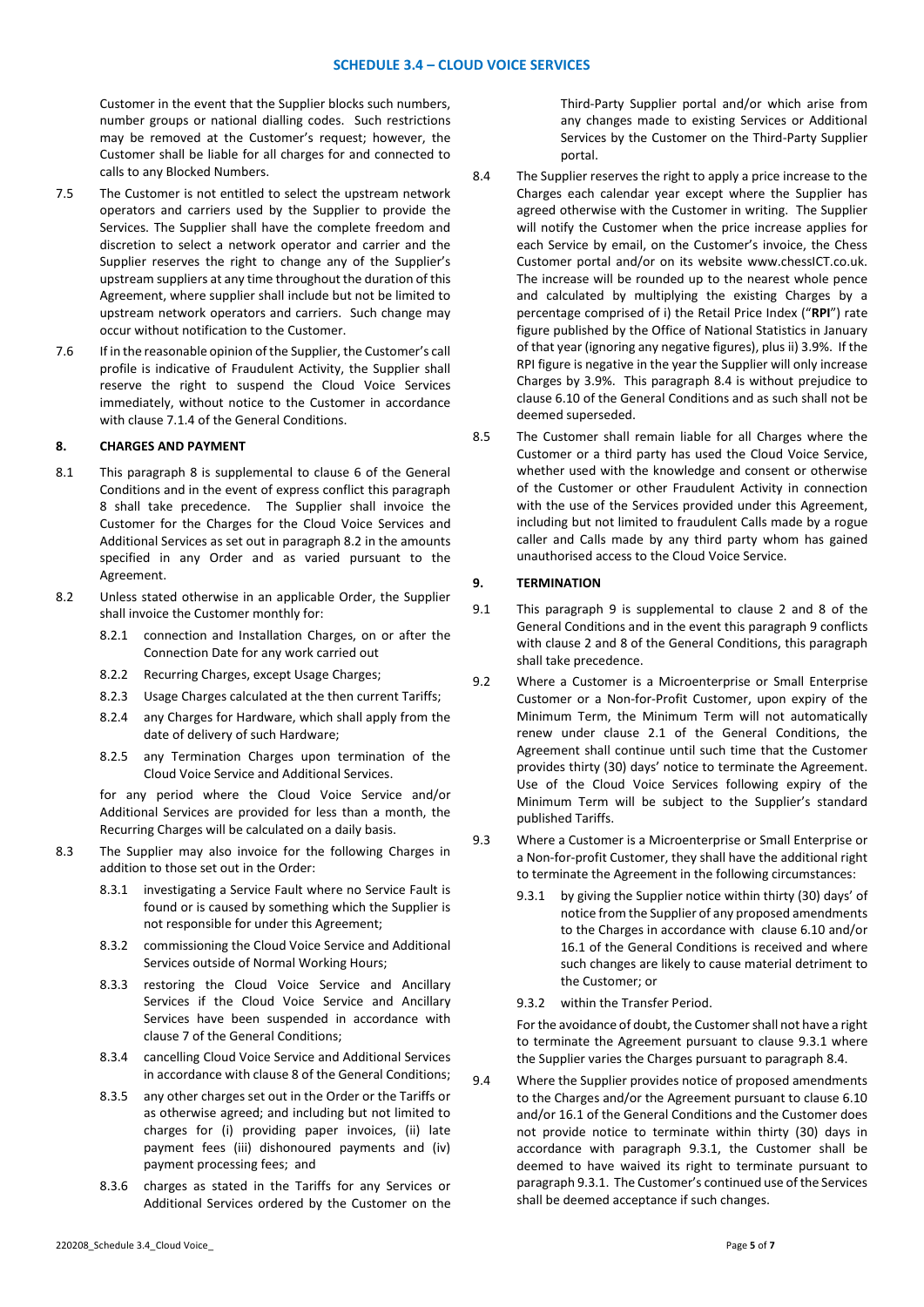- 9.5 If a Customer terminates the Agreement pursuant to paragraph 9.2 or 9.3 above, the Customer shall not be liable for any Termination Charges.
- 9.6 Notwithstanding paragraph 9.3, the Customer shall be liable to pay Termination Charges to the Supplier in accordance with clause 8.7 of the General Conditions, where the Agreement is terminated within the Minimum Term or any Successive Term.

## **10. SERVICE CARE LEVELS**

10.1 The Supplier shall use reasonable endeavours to repair a Service Fault in accordance with the Service Care Level the Customer has purchased from the following options:

| Priority | <b>Target</b><br><b>Reaction</b> | <b>Target</b><br><b>Reply</b> | <b>Service</b><br><b>Times</b> |
|----------|----------------------------------|-------------------------------|--------------------------------|
| Normal   | 9 Hours                          | 9 Hours                       | Mon to Fri<br>$8:30 - 17:30$   |
| Critical | 4 Hours                          | 6 Hours                       | Mon to Fri<br>$8:30 - 17:30$   |
| High     | 1 Hour                           | 2 Hours                       | 24/7                           |

- 10.2 The Customer may upgrade its Service Care Level at an additional charge as set out in the Supplier's current Tariffs.
- 10.3 Where the Supplier fails to meet the applicable Service Care Level, the Customer may, subject to paragraphs 5 and 6 of **Schedule 4.1 (Fault Management Connectivity)**, make a oneoff claim for a Service Credit.
- 10.4 The Supplier's liability under this paragraph to pay Service Credits to the Customer shall be the maximum liability of the Supplier and the Customer's sole financial remedy for failure to meet Service Care Levels.
- 10.5 The Supplier reserves the right to apply an additional Charge in accordance with the Supplier's standard Tariffs where following investigation of a Service Fault, the Supplier finds that the Service Fault is due to a fault or damage to the Customer's Access Service.

# **11. FRAUD MONITOR**

- 11.1 Where Fraud Monitor is provided, paragraphs 11.1 to 1.10 shall apply. The provision of Fraud Monitor is dependent upon the Supplier providing the Customer with the Cloud Voice Service to which it relates. If for any reason the Supplier ceases to provide such Cloud Voice Service the Fraud Monitor service shall terminate with immediate effect and the Supplier shall have no liability to the Customer in respect of such termination and no longer providing Fraud Monitor. Where Fraud Monitor is terminated in this way, the Customer shall not be entitled to any refund of any monthly Charges paid.
- 11.2 Fraud Monitor shall only apply to the Cloud Voice Services specified as benefiting from the Fraud Monitor as stated in the Order or as otherwise agreed in writing by the Supplier.
- 11.3 Fraud Monitor is provided solely for the Customer's use and the Customer may not resell or attempt to re-sell Fraud Monitor.
- 11.4 Unless otherwise stated in the Order, the monthly Charges for Fraud Monitor are as per the Supplier's applicable Tariffs.
- 11.5 For one (1) Fraud Incident in any Calendar Year, the Customer shall not be liable to pay the first £200 of call Charges where such call Charges arise from a proven Fraud Incident and provided such call Charges did not arise due to an act or omission of the Customer or breach of the terms of this Schedule 3.4 or the General Conditions by the Customer.
- 11.6 Except as stated in paragraph 11.5 above, in all other circumstances the Customer shall be liable for all Charges arising from Fraudulent Activity pursuant to paragraph 8.5 of this Schedule 3.4 and the Charges shall be payable in accordance with this Schedule 3.4 and the General Conditions.
- 11.7 The Supplier has the right to suspend provision of the Cloud Voice Service in accordance with paragraph 7.6 of this Schedule 3.4 whether or not the Fraud Monitor is provided in relation to the Cloud Voice Service. Unless expressly stated in paragraphs 11.1 to 11.10, the rights and obligations of the Supplier and Customer as detailed in this Schedule 3.4 and the General Conditions remain applicable to Services which have the benefit of Fraud Monitor.
- 11.8 The Customer shall provide the Supplier with an up-to-date point of contact with 24x7 availability who the Supplier shall notify by email of suspected Fraudulent Activity or of any suspension of the Cloud Voice Service. In the event, the Customer has not provided an email address for notification as anticipated by this paragraph, the Supplier will endeavour to notify the Customer using any other contact information which it has on record. The Customer shall immediately reply to any notification of suspected Fraudulent Activity.
- 11.9 The Supplier will only reactivate any suspended Services when the Customer has satisfied the Supplier (at its sole discretion) that the reason for suspension has been resolved and the services are unlikely to be a material immediate risk of Fraudulent Activity.
- 11.10 The provision of Fraud Monitor is not a fraud prevention system and does not prevent unauthorised access to the Service(s) or the Equipment and the Customer shall be responsible for obtaining professional security advice with regards to the Service(s) and/or the Equipment. The Supplier makes no representation that Fraud Monitor will be error-free or will detect, limit or prevent fraudulent usage of the Services. The Supplier disclaims any warranty of any kind, expressed or implied, including, but not limited to, warranties of fitness for a particular purpose, merchantability or satisfactory quality, with regard to the nature, quality and accuracy or validity of Fraud Monitor. In particular (without limitation), the Supplier accepts no liability for any delays in suspending or reactivating any Service which are beyond its reasonable control (including, without limitation, delays by third party suppliers or carriers in activating or removing barring orders).

## **12. ADDITIONAL SUPPORT SERVICES**

- 12.1 Where specified in the Order, the Supplier will provide the Customer with Additional Support Services as detailed in **Schedule 4.1 (Fault Management Connectivity)** in relation to Service Faults which relate to the customisation or configuration of the Cloud Voice Services undertaken by the Supplier by way of Professional Services provided upon implementation.
- 12.2 For the Supplier to provide Additional Support Services in accordance with **Schedule 4.1 (Fault Management Connectivity)**, the Supplier will require access to the PBX and where the Cloud Voice Service is being provided with an on-site PBX, the Additional Support Service can only be provided to the Customer where, as stated in the Order, the Supplier provides Maintenance Support Services in accordance with **Schedule 4.3 (Maintenance Support Services**).